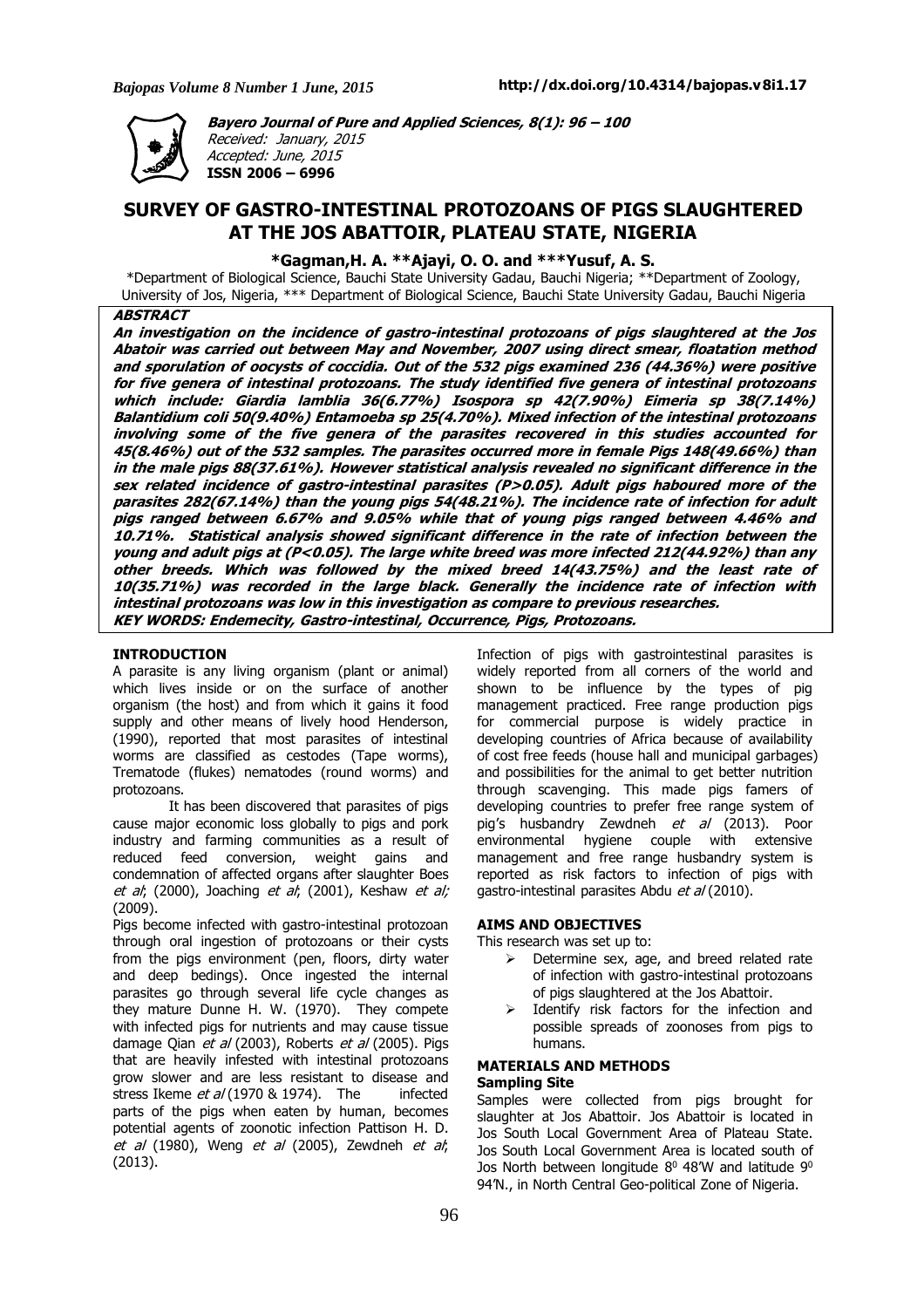#### *Bajopas Volume 8 Number 1 June, 2015*

The headquarters is at Bukuru, which is about 15 kilometers from Jos town, the capital of Plateau State. The area is about 1,250 metres above sea level. The

abattoir is a processing unit for pork hence provides job opportunity for butchers and markets for farmers (Animal breeders).



# **Map of Jos South Showing Jos Abattoir**

## **Faecal Samples Collection**

Faecal samples were collected base on sex, age and breeds of pigs brought for slaughter at the Jos Abattoir. Sample was collected from each pig by inserting a hand with hand glove into the rectum through the anus (Cheesbrough, 2000). About 5g of the sample from each pig was immediately transferred in to screw cap specimen bottles each containing 2ml of 10% formalin and labeled sex, age and breed of pig and were transferred to the laboratory for analysis and examination.

## **Analysis and Examination of Faecal Samples**

#### **Direct Smear Method**

This method was adopted from Soulsby (1986), and Cheesbrough (2000). A small quantity of the faecal sample was placed on the clean grease-free glass slide with a glass rod and a smear is made. A drop of 1% normal saline was added and thoroughly mixed. The slide was covered with a glass cover slip and examined under microscope for the presence of trophozoites and cysts of protozoans. The trophozoites and cysts were identified using keys adopted by Chandler et al (1961), Cheesbrugh (2000).

#### **Floatation Technique:-**

This was demostrated by Soulsby (1986), Sargent *et al* (1998), Cheesbrough (2000). About 3g of faecal material was emulsified in 30ml of distilled water in a beaker and was filtered through sieves with mesh of 30, 60, and 90mm. The strained material was immediately transferred into centrifuge tubes and centrifuged at 1,5000 revolutions per minute (RPM) for 5 minutes. The clear

supernatant in each tube was discarded and sugar solution of specific gravity (S. G 1.2) was added to the sediment in each centrifuge tube until a convex meniscus was formed. Each tube was then covered with a glass cover slip and allowed to stand for 10 minutes. Each cover slip was then gently lifted from each tube and placed on a clean grease-free glass slide and examined under the x 10 and x 40 objectives of the microscope for the presence of coccidian oocysts.

#### **Sporulation of Coccidian Oocysts**

This was carried out following the method of Ajayi et al, (1988). From each faecal sample, about 4g was transferred into a labeled petri-dish to which about 40ml of 2.5% Potassium dichromate was added and then mixed thoroughly. The petri-dishes were covered with perforated aluminum foil so as to minimize evaporation and for adequate and static sporulation of any coccidian Oocysts. Slides were prepared from each sample and viewed. Two genera of coccidian oocysts namely Eimeria and Isospora spp were identified using keys adopted from Chandler  $et$  al (1961), Cheesbrugh (2000).

## **Statistical Analysis**

A Pearson's chi-square test was used to test a correlation between occurrence of protozoans parasites with regard to age, sex and breeds of pigs.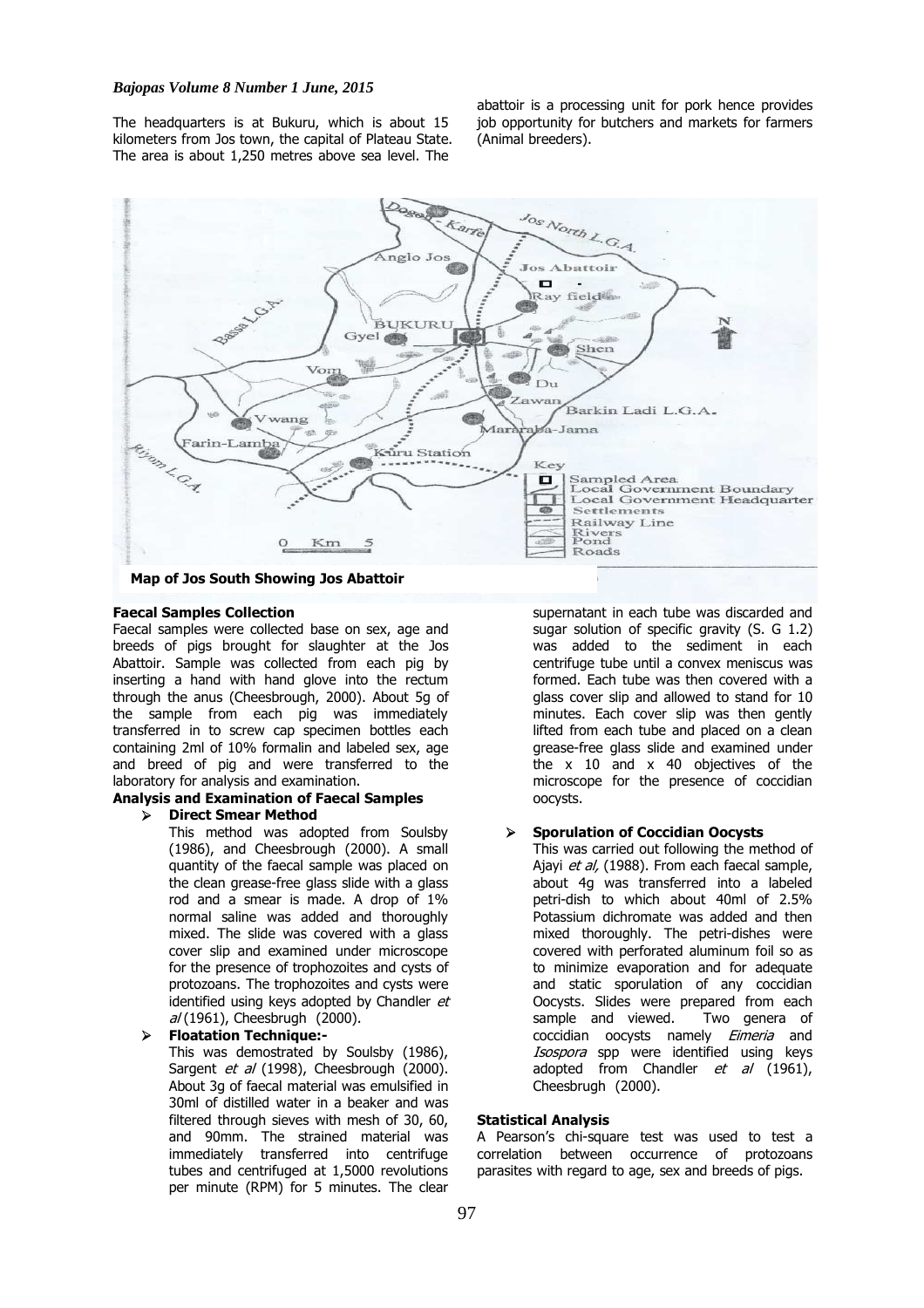#### **RESULTS**

The overall rate of infection with gastro-intestinal protozoans of pigs slaughtered at the Jos Abattoir is presented in Table 1. Out of the 532 pigs examined, 236(44.36%) were infected by five genera of different protozoan parasites. The most common of the protozoan parasites recovered was  $B$ . coli with the infection rate of (9.40%) this was followed by isospora sp (7.90%), Eimeria sp (7.14%), G. lamblia (6.77%) and the least rate recorded was *Etamoeba* sp with (4.70%). Mixed infection involving any two or more of the five genera of the protozaon parasites were recorded in 45(8.46%) out of the 532 sample examined.

Table 2 showed the sex related rate of infection with gastro-intestinal parasites of pigs slaughtered at the Jos Abattoir. The parasites were recorded more among the female pigs 148 (49.66%) than the male pigs 88(37.61%). The rate of infection among the female pigs ranged between 5.03% and 10.06% while that of male ranged between 4.27% and 8.55%. In female *B. coli* recorded the highest rate of 10.73 while *Etamoeba* sp recorded the least rate of 5.03%. In male, *Eimeria sp* has the highest prevalence rate of 8.55% and the least 4.27% was *Entamoeba sp*.

Chi square analysis revealed no significant difference in the sex related rate of infection with gastrointestinal protozoans among the pigs  $(P > 0.05)$ .

Age related rate of infection with gastro-intestinal protozoan in pigs is presented in Table 3. The parasites were more 282(67.14%) in adult pigs than 54(48.21%) in piglets (young pigs). The rate of infection in adult pigs in descending order are as follows: *B. coli,* 38(9.05%), *Isospora* sp 33(7.86%), G.lamblia 31(7.38%), Eimeria 28(6.67%) and the least rate of 17(4.05%) was Entamoeba sp.

Also B. coli recorded the highest rate of 12(10.71%) in the piglets. This was followed by *Eimeria sp* 10(8.93%), Isospora sp 9(8.04%), Entamoeba sp  $8(7.14\%)$  and the least was *G.lamblia* with  $5(4.46\%)$ . 10(8.04%) of the piglets haboured mixed infection while 35(8.33%) of the adults pigs harboured mixed infection. There was significant difference in the rate of infection between the piglets and the adult pigs (P  $(0.05)$ 

Table 4 showed breeds-related rate of infection with gastro-intestinal protozoans. The highest rate of 44.92% was recorded among the large white, followed by 43.75% among the mixed breed and the least rate of 35.71% was recorded among the large black. Also mixed infection was recorded at 8.47%, 10.71%, and 6.25% among the large white, large black and mixed breeds respectively.

**Table 1: Overall rate of infection with gastro-intestinal protozoans of pigs slaughtered at the Jos Abattoir.**

| <b>Parasites</b><br>Types:- | G, Lamblia | Isospara<br>SD | Eimeria<br>sp | Balantidium<br>coli | Entamoeba<br>SD | Mixed<br>infection | Total         |
|-----------------------------|------------|----------------|---------------|---------------------|-----------------|--------------------|---------------|
| No. of pig                  | No(%)      | No(%)          | No(%)         | No(%)               | No(%)           | No(%)              | Total $(\% )$ |
| Examined                    | Infected   | Infected       | Infected      | Infected            | Infected        | Infected           | Infected      |
| 532                         | 36(6.77)   | 42(7.90)       | 38(7.14)      | 50(9.40)            | 25(4.70)        | 45(8.46)           | 236(44.36)    |

**Table 2: Sex related rate of infection with gastro-intestinal protozoans of pigs slaughtered at the Jos Abattoir.**

| <b>Parasites</b><br><b>Types:-</b> |                               | G,<br>lamblia     | Isospara<br><b>SD</b> | Eimeria<br>sp     | Balantidium<br>coli | Entamoeba<br>sp   | Mixed<br>infection     | Total      |
|------------------------------------|-------------------------------|-------------------|-----------------------|-------------------|---------------------|-------------------|------------------------|------------|
| Sex of pigs<br>Examined            | No. of pig<br><b>Infected</b> | No(%)<br>Infected | No(%)<br>Infected     | No(%)<br>Infected | No(%)<br>Infected   | No(%)<br>Infected | No $(\% )$<br>Infected | Total (%)  |
| Sows                               | 298                           | 25(8.39)          | 28(9.40)              | 18(6.04)          | 32(10.73)           | 15(5.03)          | 30(10.06)              | 148(49.66) |
| Hogs/Boars                         | 234                           |                   | 11(4.70) 14(5.98)     | 20(8.55)          | 18(7.69)            | 10(4.27)          | 15(6.41)               | 88(37.61)  |

**Table 3.** Age related rate of infection with gastro-intestinal protozoans of pigs slaughtered at Jos Abattoir.

| <b>Parasites Types:-</b> |                        |                          | G, lamblia<br>Isospara sp |                   |                   | Balantidium coli<br>Eimeria sp |                   |                   |
|--------------------------|------------------------|--------------------------|---------------------------|-------------------|-------------------|--------------------------------|-------------------|-------------------|
|                          |                        | Entamoeba sp             | <b>Mixed infection</b>    |                   | Total             |                                |                   |                   |
| Age of pigs              | No. of pig<br>Examined | No(%)<br><b>Infected</b> | No(%)<br><b>Infected</b>  | No(%)<br>Infected | No(%)<br>Infected | No(%)<br><b>Infected</b>       | No(%)<br>Infected | Total<br>Infected |
| Piglet<br>(young)        | 112                    | 5(4.46)                  | 9(8.04)                   | 10(8.93)          | 12(10.71) 8(7.14) |                                | 10(8.04)          | 54(48.21)         |
| Adult                    | 420                    | 31(7.38)                 | 33(7.86)                  | 28(6.67)          | 38(9.05)          | 17(4.05)                       | 35(8.33)          | 282(67.14)        |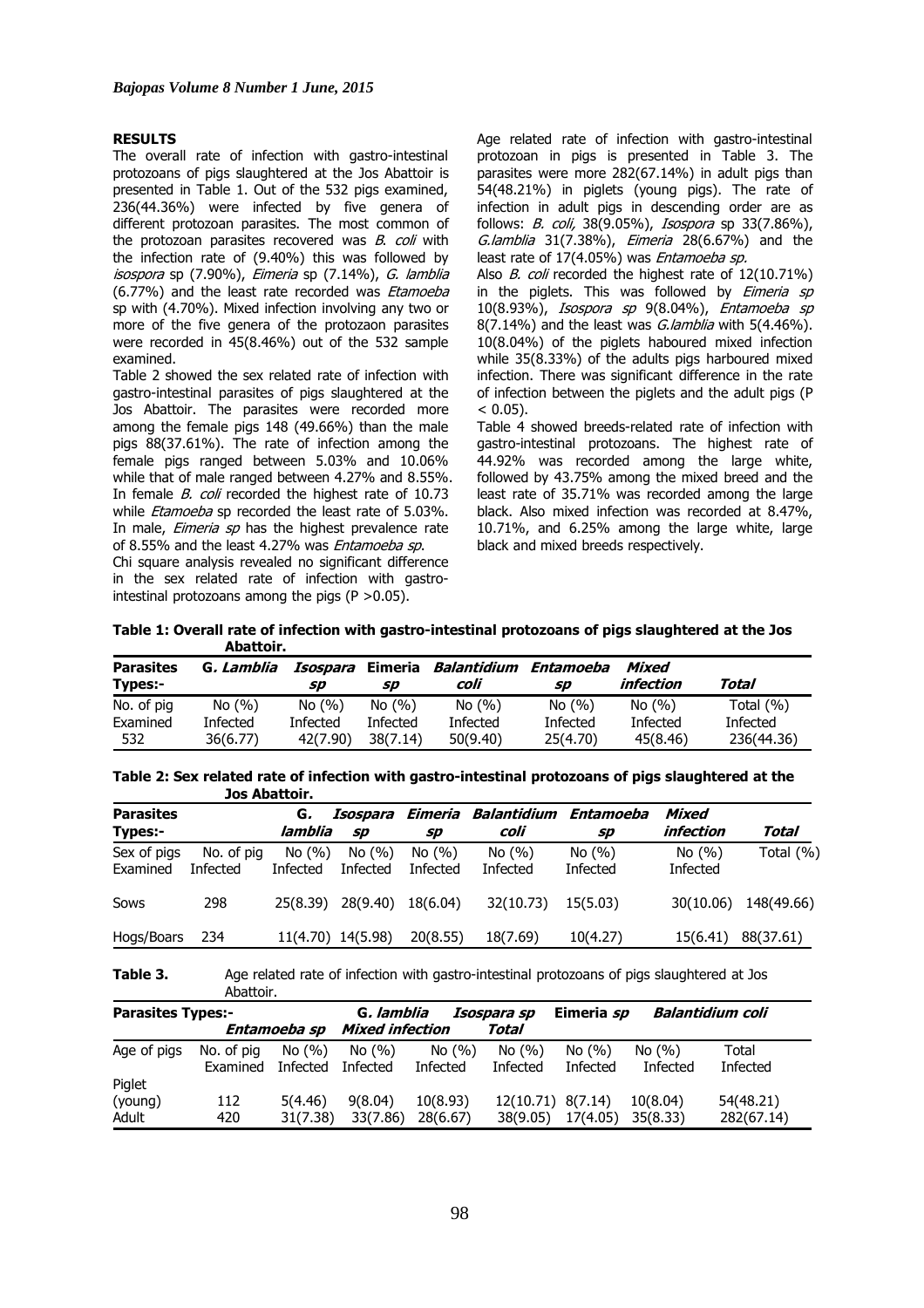*Bajopas Volume 8 Number 1 June, 2015*

| <b>Parasites Types:-</b>           | Entamoeba sp            |                      | G, lamblia<br><b>Mixed infection</b> | Isospara sp<br>Total | Eimeria sp      | Balantidium coli |           |
|------------------------------------|-------------------------|----------------------|--------------------------------------|----------------------|-----------------|------------------|-----------|
| Breed of pigs<br>No $(% )$         | No. of pig<br>Total (%) | No(%)                | No(%)                                | No $(%)$             | No $(%)$        |                  | No $(% )$ |
|                                    | Examined<br>Infected    | Infected             | <b>Infected</b>                      | <b>Infected</b>      | <b>Infected</b> | <b>Infected</b>  | Infected  |
| Large white<br>40(8.47) 212(44.92) | 472                     | 33(6.99)             |                                      | 40(8.47) 35(7.42)    | 44(9.32)        |                  | 20(4.24)  |
| Large black<br>2(7.14)             | 28<br>3(10.71)          | 1(3.57)<br>10(35.71) | 0(0.00)                              |                      | 1(3.57)         | 3(10.71)         |           |
| Mixed breed<br>3(9.38)             | 32<br>2(6.25)           | 2(6.25)<br>14(43.75) | 2(6.25)                              |                      | 2(6.25)         | 3(9.38)          |           |

**Table 4. Breeds related rate of infection with gastro-intestinal protozoans of pigs slaughtered at Jos Abatoir.**

## **DISCUSSION**

The study identified five genera of intestinal protozoans which includes  $\tilde{G}$ . Lamblia (6.77%), .<br>*Isospora* sp (7.90%), *Eimeria* sp (7.14%), *B. coli* (9.40%), and Entamoeba sp (4.70%). This finding compares with that of Kagira  $et$  al, (2010) who identified the following protozoens parasites: Entamoeba sp (87%), B. coli (64%), Tricomonas suis (42%), Eimeria sp (40%) in Kenya. However, the rate of infection with B. coli, Entamoeba sp and Eimeria sp in this finding is lower than that of Kagira et al (2010). Kagira et al (2010) did not identified G. lamblia however, identified T. suis which was not identified in this study. Zewdneh et al (2013) reported *G. lamblia, B. coli, Eimeria* sp and Cryptosporidium sp in Ethopia, but did not identified Isospora sp and *Entameoba* sp as in this study. However, *cryptosporidium* sp was not among the protozoan parasites recorded in this study. This may be due to the methods used in this research as staining was not used because *cryptosporidium* sp can only be detected using modified ziehl-neelsen staining technique and immunofluorescence assay. Zewdneh  $et$   $al$  (2013).

The five genera of protozoans parasites recorded in this study do not seems to be pathogenic in pigs, but pig is the source of  $B.$ coli infection in man Soulsby, (1982).

Pigs are allowed to roam about in the study area. This method of pigs husbandry could constitute a potential public health hazard in the area, especially if the pigs enter children's play area, as they may be contaminated with their faecal deposits, thus exposing children who go there to play to the risk of acquiring any of the soil transmitted protozoans of pigs Zewdneh et al (2013). Also this system of animal husbandry increase the danger of pigs infection with the soil transmitted intestinal protozoans. The epidemiology of pigs born intestinal protozoans may further be complicated when some of the protozoans of pigs infect man and vice versa Keshaw (2009).

There was significant difference in the rate of infection between the piglets (young pigs) and the adult pigs (P˃0.05). The young pigs haboured less of the intestinal protozoans than the adult pigs. This may be due to the fact that the adult pigs have been

for long exposed to environmental garbages than the young pigs.

There was no significant difference in the sex and breeds related prevalence of protozoans infection. This may means that sexes and breeds are not factors to infection by the intestinal protozoans among pigs or the parasites have no selection on the basis of sex and breeds. Therefore, both sexes, and the various breeds have equal chance of been infected and can equally contaminate the environment and transmit the disease to man and other animals. This may be because pigs of both sex and various breeds have similar risk factors of infection with gastro-intestinal protozoans Zewdneh et al (2013). With reduction in the rate of intestinal protozoan infection, and also reducton in the variety of the genera of the parasites recorded in this study as compared to previous study, effort should be intensified on the improvement of veterinary health care, improved sanitary condition of pigs house and feeding condition as this may further reduced the rate of infection and the variety of protozoans parasites and eventually eliminating the parasites. Also free range system of pigs husbandry should be discourage back by strong legislation. This will reduced the spread of infection within the environment, among other animals and human being.

## **CONCLUSION**

This study has revealed the existence of G. lamblia, Isopora sp, Eimeria sp, B. coli, and Entamoeba sp in pigs slaughter at the Jos abattoir (2007). The rate of occurrence of protozoans parasite observed in this study was generally low but is endemic in pigs within Jos and its environs that provide the source of pigs for slaughtered in the Jos Abattoir. Sex and breeds are not factors to infection with gastro-intestinal protozoans but age.

#### **RECOMMENDATION**

> Parasites control through good animal husbandry system, good and health $\gamma$ feeding system, and standard veterinary health care should be adopted to improve healthy pigs production and to reduce the spread of pigs parasites and zoonitic infection among humans.